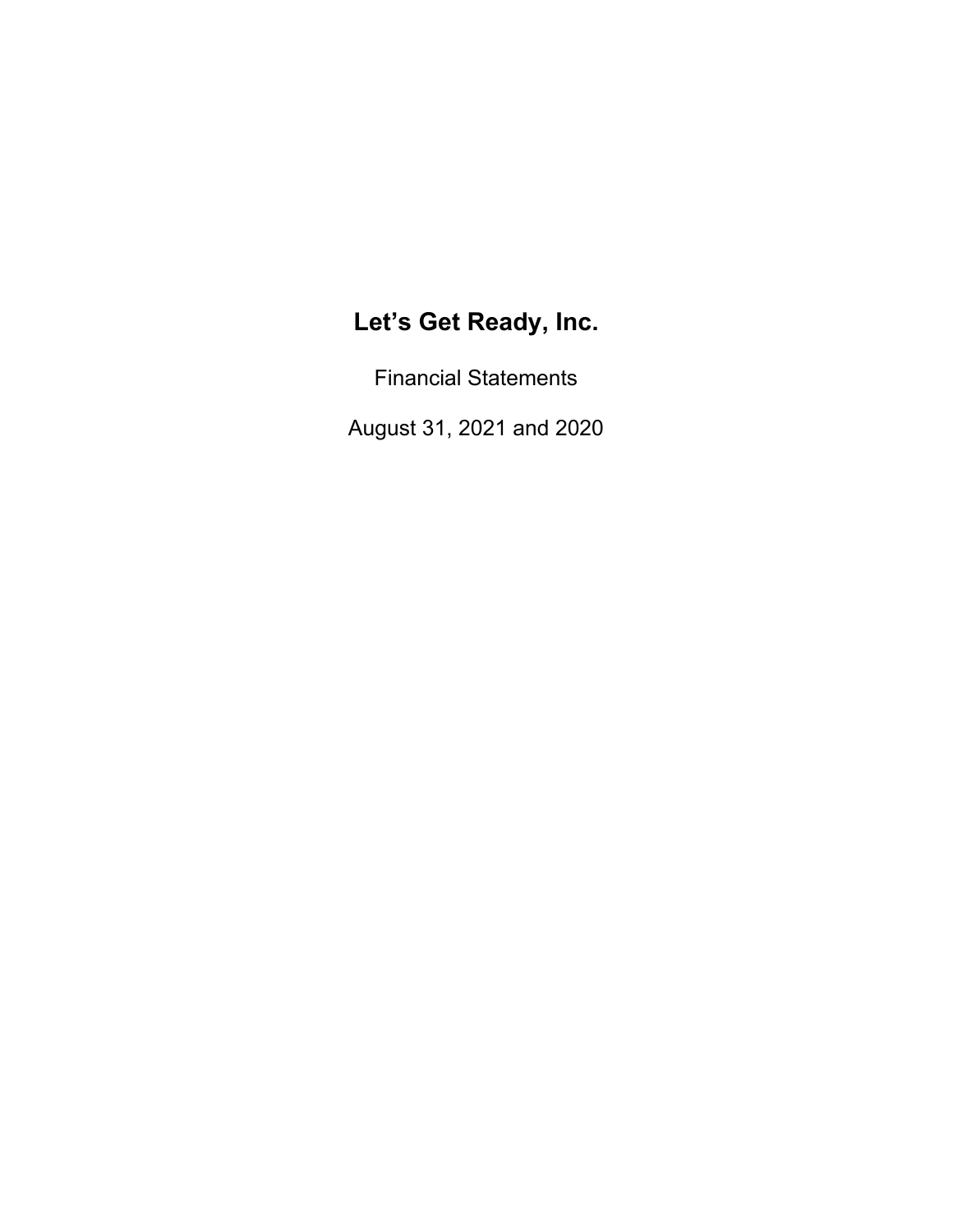

**Independent Auditors' Report** 

**Board of Directors Let's Get Ready, Inc.** 

We have audited the accompanying financial statements of Let's Get Ready, Inc., ("LGR") which comprise the statements of financial position as of August 31, 2021 and 2020 and the related statements of activities, functional expenses and cash flows for the years then ended, and the related notes to the financial statements.

# *Management's Responsibility for the Financial Statements*

Management is responsible for the preparation and fair presentation of these financial statements in accordance with accounting principles generally accepted in the United States of America; this includes the design, implementation, and maintenance of internal control relevant to the preparation and fair presentation of financial statements that are free from material misstatement, whether due to fraud or error.

# *Auditors' Responsibility*

Our responsibility is to express an opinion on these financial statements based on our audits. We conducted our audits in accordance with auditing standards generally accepted in the United States of America. Those standards require that we plan and perform the audits to obtain reasonable assurance about whether the financial statements are free from material misstatement.

An audit involves performing procedures to obtain audit evidence about the amounts and disclosures in the financial statements. The procedures selected depend on the auditors' judgment, including the assessment of the risks of material misstatement of the financial statements, whether due to fraud or error. In making those risk assessments, the auditor considers internal control relevant to the entity's preparation and fair presentation of the financial statements in order to design audit procedures that are appropriate in the circumstances, but not for the purpose of expressing an opinion on the effectiveness of the entity's internal control. Accordingly, we express no such opinion. An audit also includes evaluating the appropriateness of accounting policies used and the reasonableness of significant accounting estimates made by management, as well as evaluating the overall presentation of the financial statements.

We believe that the audit evidence we have obtained is sufficient and appropriate to provide a basis for our audit opinion.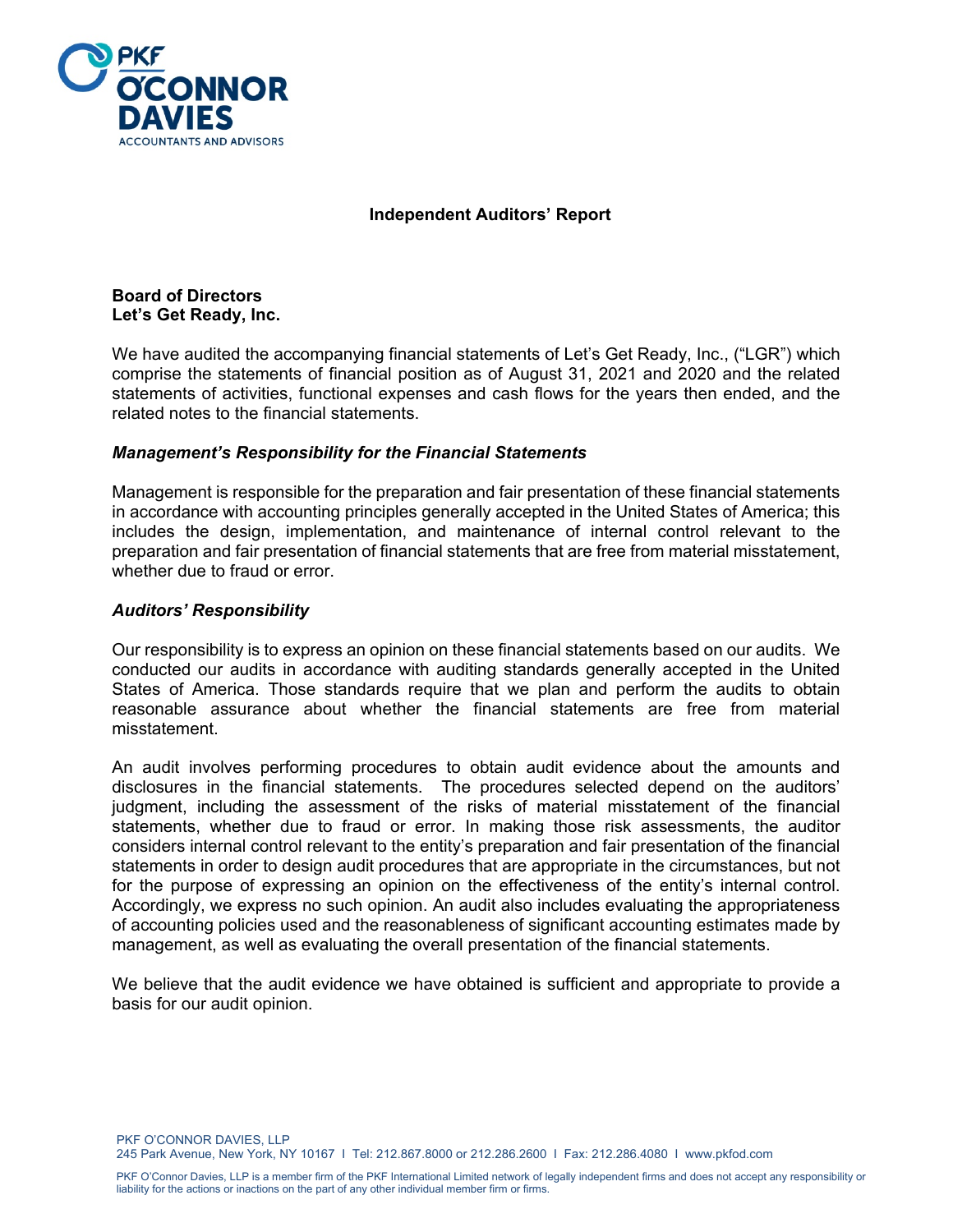**Board of Directors Let's Get Ready, Inc.**  Page 2

# *Opinion*

In our opinion, the financial statements referred to above present fairly, in all material respects, the financial position of Let's Get Ready, Inc. as of August 31, 2021 and 2020, and the changes in its net assets and its cash flows for the years then ended in accordance with accounting principles generally accepted in the United States of America.

PKF O'Connor Davies, LLP

April 28, 2022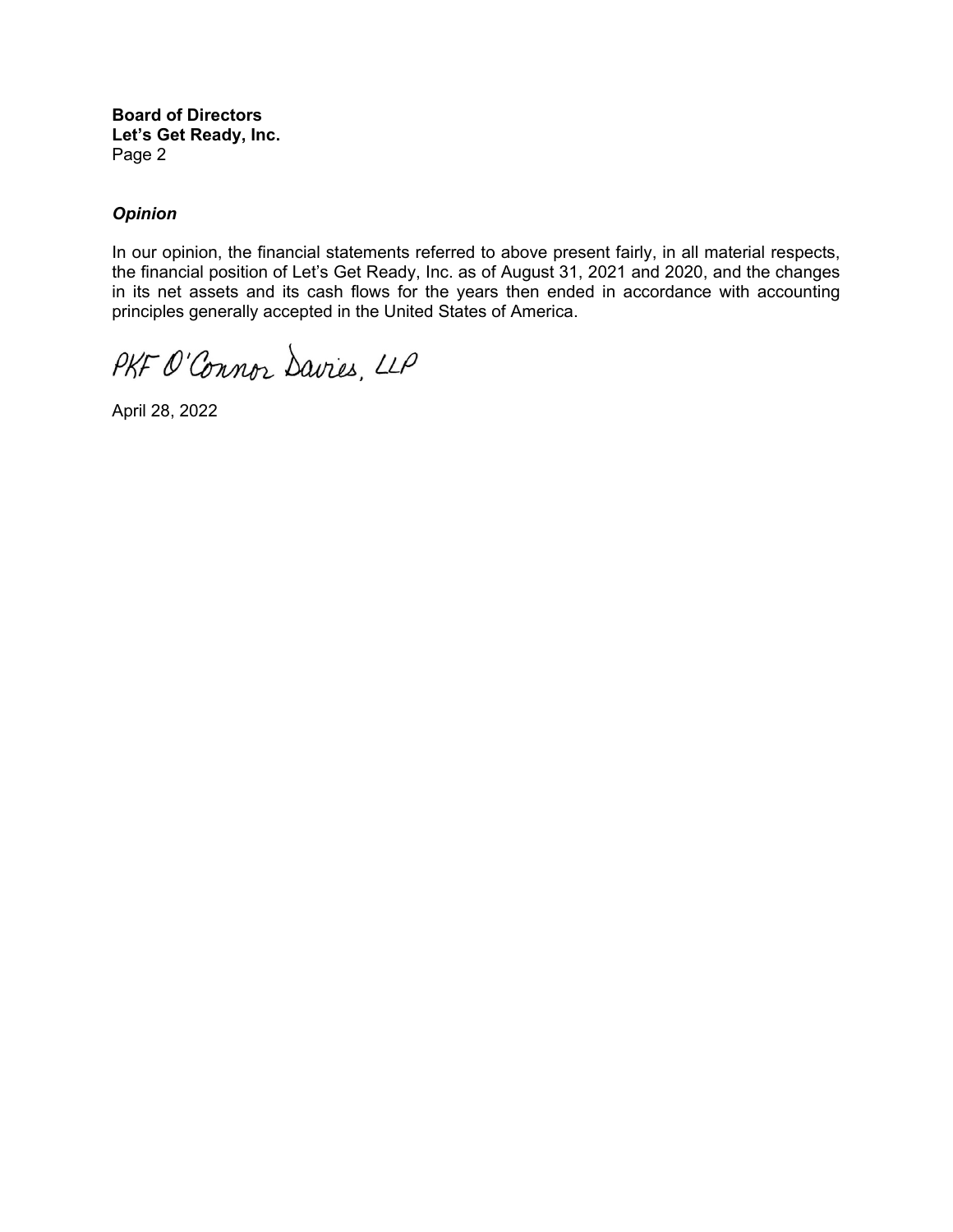# Statements of Financial Position

|                                                  | August 31       |                 |  |  |
|--------------------------------------------------|-----------------|-----------------|--|--|
|                                                  | 2021            | 2020            |  |  |
| <b>ASSETS</b>                                    |                 |                 |  |  |
| Cash                                             | \$<br>934,927   | \$<br>390,771   |  |  |
| Pledges and accounts receivable                  | 629,014         | 308,672         |  |  |
| Investments                                      | 1,301,155       | 1,109,520       |  |  |
| Prepaid expenses                                 | 30,339          | 5,548           |  |  |
| Furniture, equipment and software, net           | 84,767          | 35,736          |  |  |
| Security deposits                                | 52,831          | 52,831          |  |  |
| <b>Total Assets</b>                              | 3,033,033<br>\$ | 1,903,078<br>\$ |  |  |
| <b>LIABILITIES AND NET ASSETS</b><br>Liabilities |                 |                 |  |  |
| Accounts payable and accrued expenses            | \$<br>207,791   | \$<br>79,794    |  |  |
| Deferred rent liability                          | 14,506          | 14,778          |  |  |
| Loan payable                                     | 302,200         | 524,300         |  |  |
| <b>Total Liabiltiies</b>                         | 524,497         | 618,872         |  |  |
| <b>Net Assets</b>                                |                 |                 |  |  |
| Without donor restrictions                       | 1,560,872       | 977,734         |  |  |
| With donor restrictions                          | 947,664         | 306,472         |  |  |
| <b>Total Net Assets</b>                          | 2,508,536       | 1,284,206       |  |  |
| <b>Total Liabilities and Net Assets</b>          | 3,033,033       | 1,903,078       |  |  |

See notes to financial statements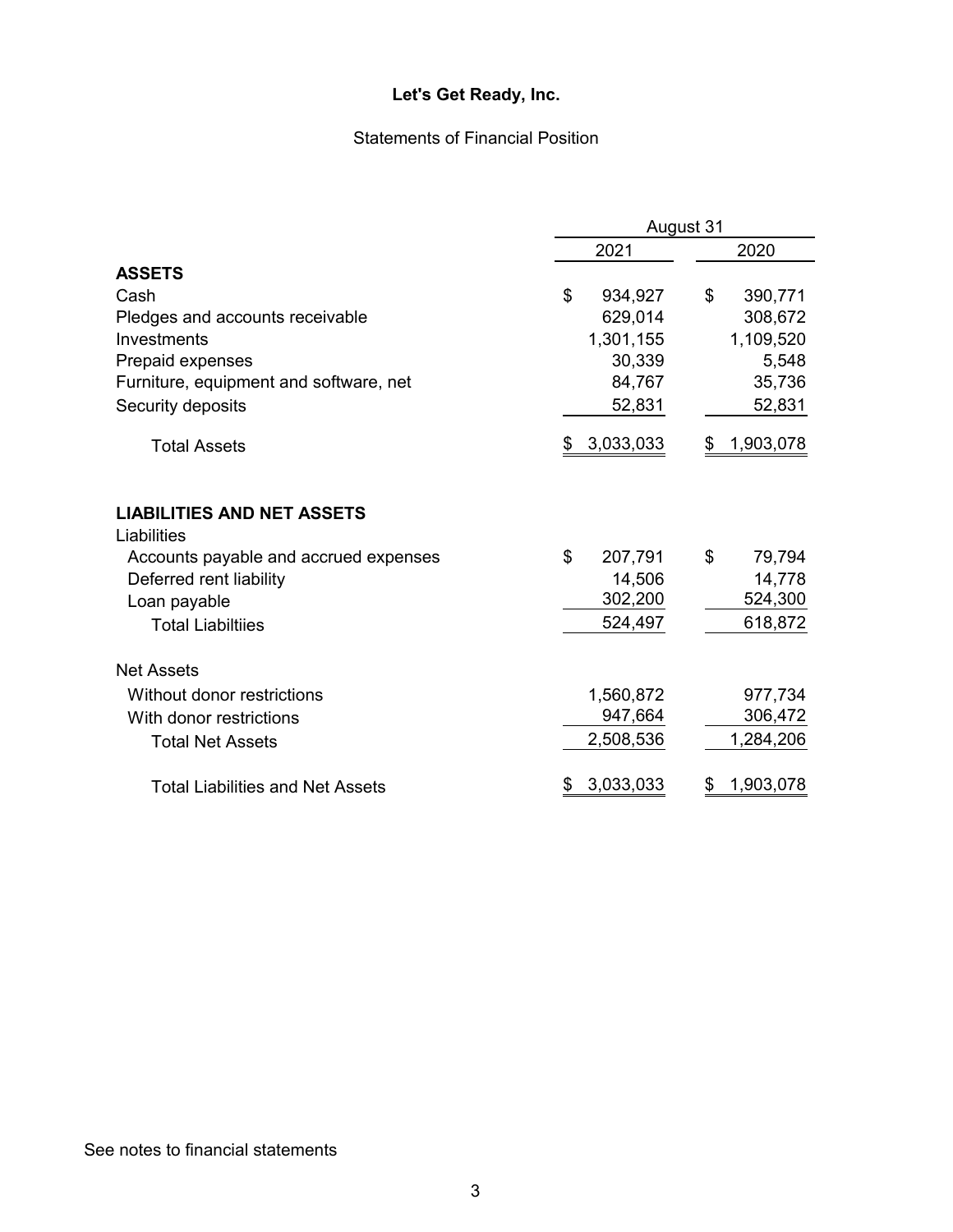# Statement of Activities Year Ended August 31, 2021

|                                              | <b>Without Donor</b> |           | <b>With Donor</b> |             |                 |
|----------------------------------------------|----------------------|-----------|-------------------|-------------|-----------------|
|                                              | Restrictions         |           | Restrictions      |             | Total           |
| <b>SUPPORT AND REVENUE</b>                   |                      |           |                   |             |                 |
| Contributions                                | \$                   | 1,584,235 | \$                | 1,679,500   | \$<br>3,263,735 |
| Paycheck protection program loan forgiveness |                      | 524,300   |                   |             | 524,300         |
| Program service income                       |                      | 83,811    |                   |             | 83,811          |
| In-kind contributions                        |                      | 5,815     |                   |             | 5,815           |
| Net investment income                        |                      | 37,742    |                   |             | 37,742          |
| Total                                        |                      | 2,235,903 |                   | 1,679,500   | 3,915,403       |
| Net assets released from restrictions        |                      | 1,038,308 |                   | (1,038,308) |                 |
| <b>Total Support and Revenue</b>             |                      | 3,274,211 |                   | 641,192     | 3,915,403       |
| <b>EXPENSES</b>                              |                      |           |                   |             |                 |
| Program services                             |                      | 1,893,869 |                   |             | 1,893,869       |
| <b>Supporting Services</b>                   |                      |           |                   |             |                 |
| Management and general                       |                      | 377,504   |                   |             | 377,504         |
| Fundraising                                  |                      | 419,700   |                   |             | 419,700         |
| <b>Total Supporting Services</b>             |                      | 797,204   |                   |             | 797,204         |
| <b>Total Expenses</b>                        |                      | 2,691,073 |                   |             | 2,691,073       |
| Change in Net Assets                         |                      | 583,138   |                   | 641,192     | 1,224,330       |
| <b>NET ASSETS</b>                            |                      |           |                   |             |                 |
| Beginning of year                            |                      | 977,734   |                   | 306,472     | 1,284,206       |
| End of year                                  | \$                   | 1,560,872 | \$                | 947,664     | \$<br>2,508,536 |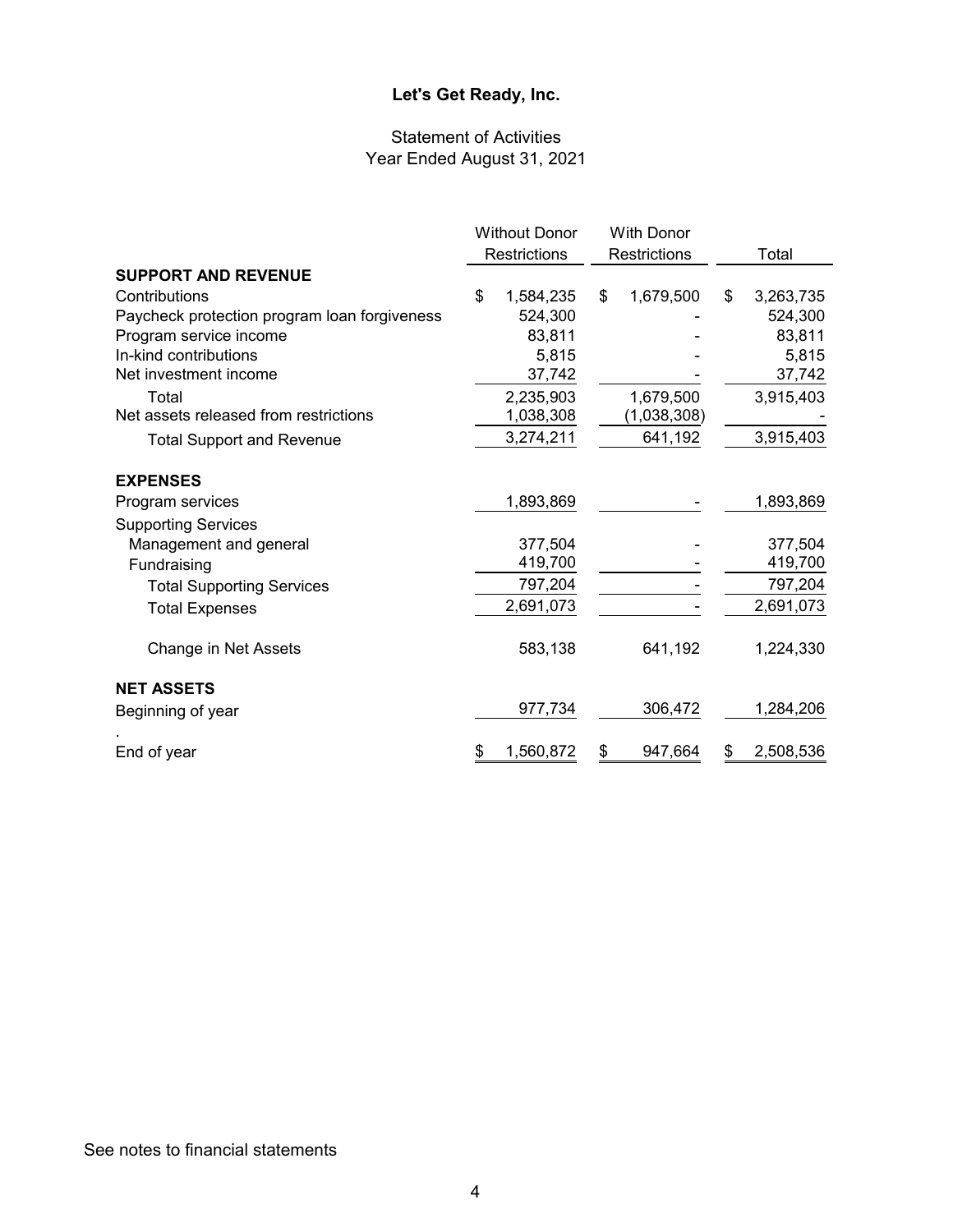# Statement of Activities Year Ended August 31, 2020

|                                       | <b>Without Donor</b> |    | <b>With Donor</b>   |    |           |
|---------------------------------------|----------------------|----|---------------------|----|-----------|
|                                       | <b>Restrictions</b>  |    | <b>Restrictions</b> |    | Total     |
| <b>SUPPORT AND REVENUE</b>            |                      |    |                     |    |           |
| Contributions                         | \$<br>979,280        | \$ | 702,163             | \$ | 1,681,443 |
| Program service income                | 161,231              |    |                     |    | 161,231   |
| In-kind contributions                 | 29,527               |    |                     |    | 29,527    |
| Special events                        | 852,243              |    |                     |    | 852,243   |
| Less: direct special events expenses  | (79,003)             |    |                     |    | (79,003)  |
| Net investment income                 | 23,639               |    |                     |    | 23,639    |
| Total                                 | 1,966,917            |    | 702,163             |    | 2,669,080 |
| Net assets released from restrictions | 1,069,950            |    | (1,069,950)         |    |           |
| <b>Total Support and Revenue</b>      | 3,036,867            |    | (367, 787)          |    | 2,669,080 |
| <b>EXPENSES</b>                       |                      |    |                     |    |           |
| Program services                      | 1,856,454            |    |                     |    | 1,856,454 |
| <b>Supporting Services</b>            |                      |    |                     |    |           |
| Management and general                | 371,042              |    |                     |    | 371,042   |
| Fundraising                           | 470,327              |    |                     |    | 470,327   |
| <b>Total Supporting Services</b>      | 841,369              |    |                     |    | 841,369   |
| <b>Total Expenses</b>                 | 2,697,823            |    |                     |    | 2,697,823 |
| Change in Net Assets                  | 339,044              |    | (367, 787)          |    | (28, 743) |
| <b>NET ASSETS</b>                     |                      |    |                     |    |           |
| Beginning of the year                 | 638,690              |    | 674,259             |    | 1,312,949 |
| End of year                           | \$<br>977,734        | \$ | 306,472             | \$ | 1,284,206 |

See notes to financial statements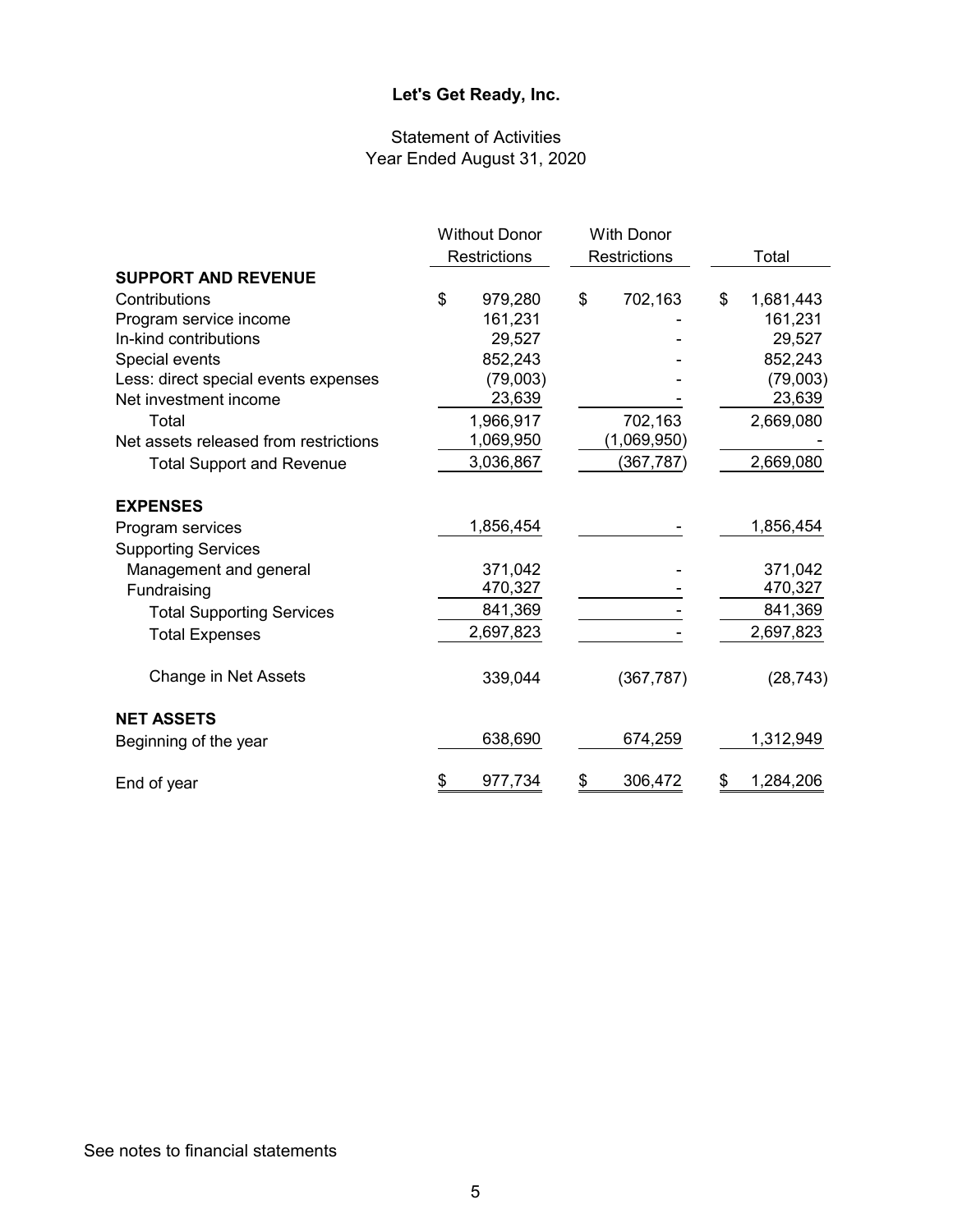# Statement of Functional Expenses Year Ended August 31, 2021

|                                   |                 | Management    |               |               |                 |
|-----------------------------------|-----------------|---------------|---------------|---------------|-----------------|
|                                   | Program         | and           |               |               |                 |
|                                   | <b>Services</b> | General       | Fundraising   | Sub-Total     | Total           |
| <b>Salaries</b>                   | 1,221,636<br>\$ | \$<br>197,623 | \$<br>267,588 | \$<br>465,211 | \$<br>1,686,847 |
| Fringe benefits                   | 224,271         | 36,280        | 49,125        | 85,405        | 309,676         |
| <b>Total Personnel Cost</b>       | 1,445,907       | 233,903       | 316,713       | 550,616       | 1,996,523       |
| Educational materials and expense | 49,507          |               |               |               | 49,507          |
| Rent and utilities - premises     | 161,340         | 26,890        | 35,853        | 62,743        | 224,083         |
| Printing and reproduction         | 3,636           | 727           | 2,909         | 3,636         | 7,272           |
| Professional fees                 | 69,786          | 80,162        | 19,399        | 99,561        | 169,347         |
| Postage and delivery              | 67              | 9             | 18            | 27            | 94              |
| Telephone                         | 17,438          | 2,906         | 3,875         | 6,781         | 24,219          |
| Travel, meals and lodging         | 3,403           | 486           | 972           | 1,458         | 4,861           |
| Insurance                         | 4,144           | 691           | 921           | 1,612         | 5,756           |
| Office and other                  | 127,965         | 29,990        | 36,564        | 66,554        | 194,519         |
| Professional development          | 1,626           | 232           | 465           | 697           | 2,323           |
| Depreciation and amortization     | 9,050           | 1,508         | 2,011         | 3,519         | 12,569          |
| Total Expenses                    | 1,893,869<br>S  | 377,504       | 419,700       | 797,204<br>\$ | 2,691,073<br>\$ |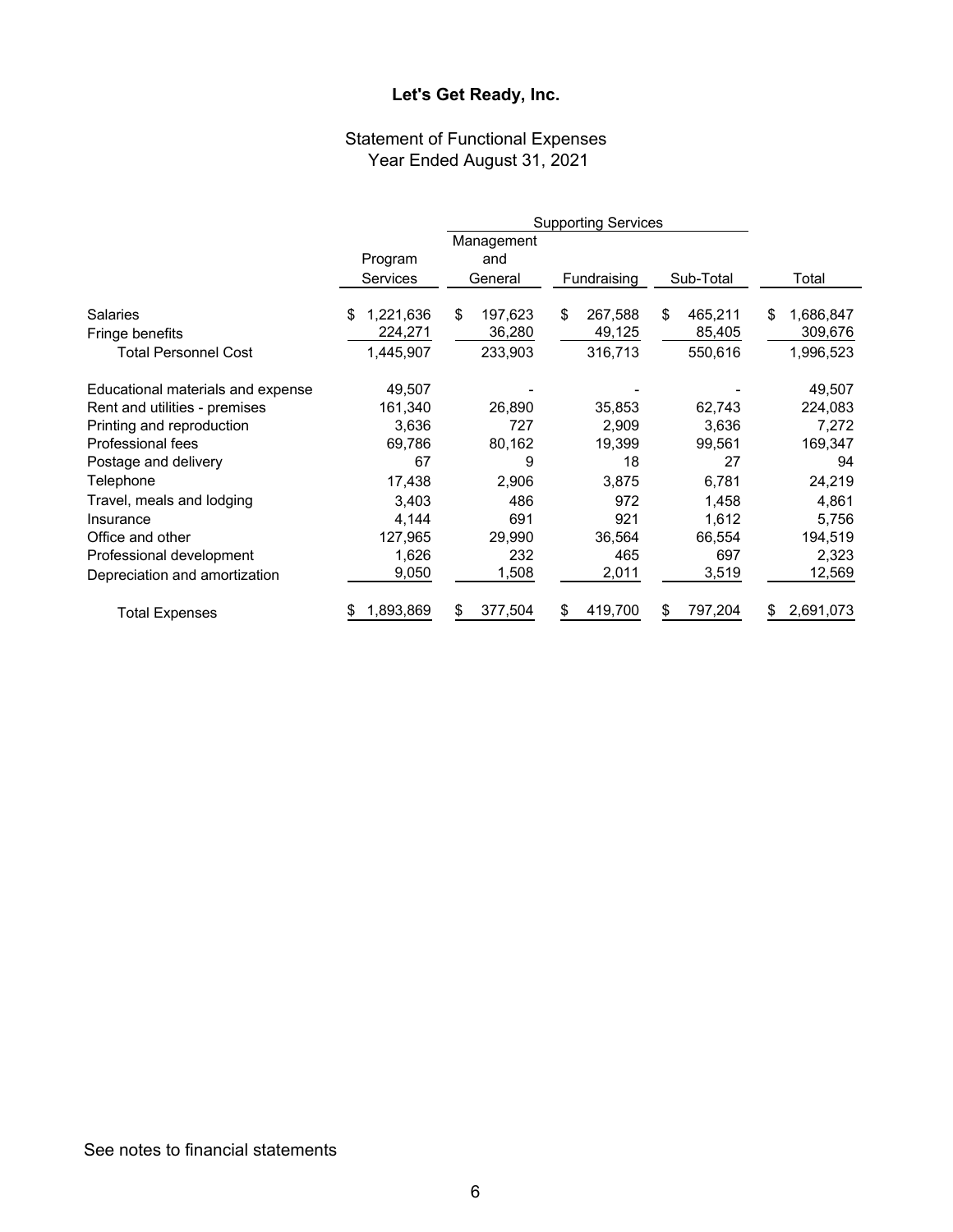#### Statement of Functional Expenses Year Ended August 31, 2020

|                                      |                 |               | <b>Supporting Services</b> |               |                 |
|--------------------------------------|-----------------|---------------|----------------------------|---------------|-----------------|
|                                      |                 | Management    |                            |               |                 |
|                                      | Program         | and           |                            |               |                 |
|                                      | <b>Services</b> | General       | Fundraising                | Sub-Total     | Total           |
| Salaries                             | 1,150,605<br>S  | \$<br>209,335 | 359,572<br>\$              | \$<br>568,907 | 1,719,512<br>\$ |
| Fringe benefits                      | 201,099         | 44,689        | 73,418                     | 118,107       | 319,206         |
| <b>Total Personnel Cost</b>          | 1,351,704       | 254,024       | 432,990                    | 687,014       | 2,038,718       |
| Educational materials and expense    | 83,579          |               |                            |               | 83,579          |
| Rent and utilities - premises        | 188,210         | 10,456        | 10,456                     | 20,912        | 209,122         |
| Printing and reproduction            | 6,269           | 1,254         | 5,015                      | 6,269         | 12,538          |
| Professional fees                    | 52,233          | 42,405        | 958                        | 43,363        | 95,596          |
| Postage and delivery                 | 2,444           | 259           | 1,000                      | 1,259         | 3,703           |
| Telephone                            | 18,607          | 1,057         | 1,480                      | 2,537         | 21,144          |
| Travel, meals and lodging            | 16,155          | 897           | 897                        | 1,794         | 17,949          |
| Insurance                            | 6,762           | 376           | 376                        | 752           | 7,514           |
| Office and other                     | 114,722         | 54,682        | 16,029                     | 70,711        | 185,433         |
| Professional development             | 2,687           | 960           | 192                        | 1,152         | 3,839           |
| Special events                       |                 |               | 79,003                     | 79,003        | 79,003          |
| Depreciation and amortization        | 13,082          | 4,672         | 934                        | 5,606         | 18,688          |
|                                      | 1,856,454       | 371,042       | 549,330                    | 920,372       | 2,776,826       |
| Less: direct special events expenses |                 |               | (79,003)                   | (79,003)      | (79,003)        |
| <b>Total Expenses</b>                | 1,856,454<br>\$ | 371,042<br>\$ | 470,327<br>\$              | 841,369       | 2,697,823       |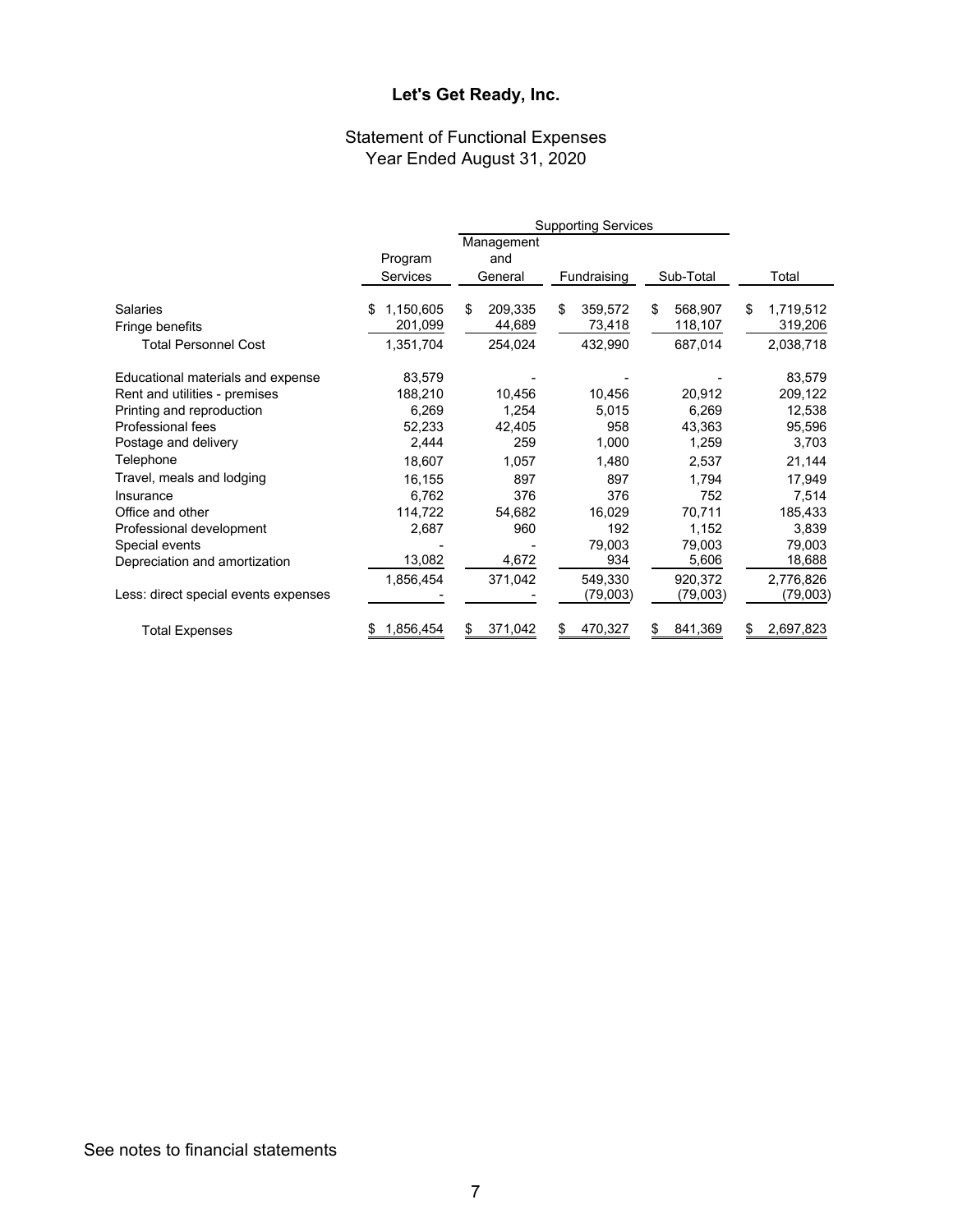# Statements of Cash Flows

|                                                | <b>Year Ended August 31</b> |            |    |            |
|------------------------------------------------|-----------------------------|------------|----|------------|
|                                                |                             | 2021       |    | 2020       |
| <b>CASH FLOWS FROM OPERATING ACTIVITIES</b>    |                             |            |    |            |
| Change in net assets                           | \$                          | 1,224,330  | \$ | (28, 743)  |
| Adjustments to reconcile change in net assets  |                             |            |    |            |
| to net cash from operating activities          |                             |            |    |            |
| Paycheck protection program loan forgiveness   |                             | (524, 300) |    |            |
| Depreciation and Amortization                  |                             |            |    |            |
| Furniture and equipment                        |                             | 12,569     |    | 11,819     |
| Software                                       |                             |            |    | 6,869      |
| Deferred rent                                  |                             | (272)      |    | (6, 599)   |
| Unrealized gain (loss) on investments          |                             | (32, 982)  |    | 92,561     |
| Realized gain on investments                   |                             | (1,026)    |    | (109, 431) |
| Donated stock                                  |                             | (153, 894) |    | (190, 576) |
| Changes in operating assets and liabilities    |                             |            |    |            |
| Pledges and accounts receivable                |                             | (320, 342) |    | 311,737    |
| Prepaid expenses                               |                             | (24, 791)  |    | 16,069     |
| Security deposits                              |                             |            |    | (4, 555)   |
| Accounts payable and accrued expenses          |                             | 127,997    |    | 14,652     |
| Unearned revenue                               |                             |            |    | (4,000)    |
| Net Cash from Operating Activities             |                             | 307,289    |    | 109,803    |
|                                                |                             |            |    |            |
| <b>CASH FLOWS FROM INVESTING ACTIVITIES</b>    |                             |            |    |            |
| Proceeds from sale and maturity of investments |                             | 154,920    |    | 493,902    |
| Purchase of investments                        |                             | (29, 168)  |    | (306, 451) |
| Change in money fund                           |                             | (129, 485) |    | (475, 197) |
| Purchase of furniture and equipment            |                             | (61,600)   |    |            |
| Net Cash from Investing Activities             |                             | (65, 333)  |    | (287, 746) |
|                                                |                             |            |    |            |
| <b>CASH FLOWS FROM FINANCING ACTIVITIES</b>    |                             |            |    |            |
| Proceeds from loan payable                     |                             | 302,200    |    | 524,300    |
| Net Change in Cash                             |                             | 544,156    |    | 346,357    |
| <b>CASH</b>                                    |                             |            |    |            |
| Beginning of year                              |                             | 390,771    |    | 44,414     |
|                                                |                             |            |    |            |
| End of year                                    | \$                          | 934,927    | \$ | 390,771    |

See notes to financial statements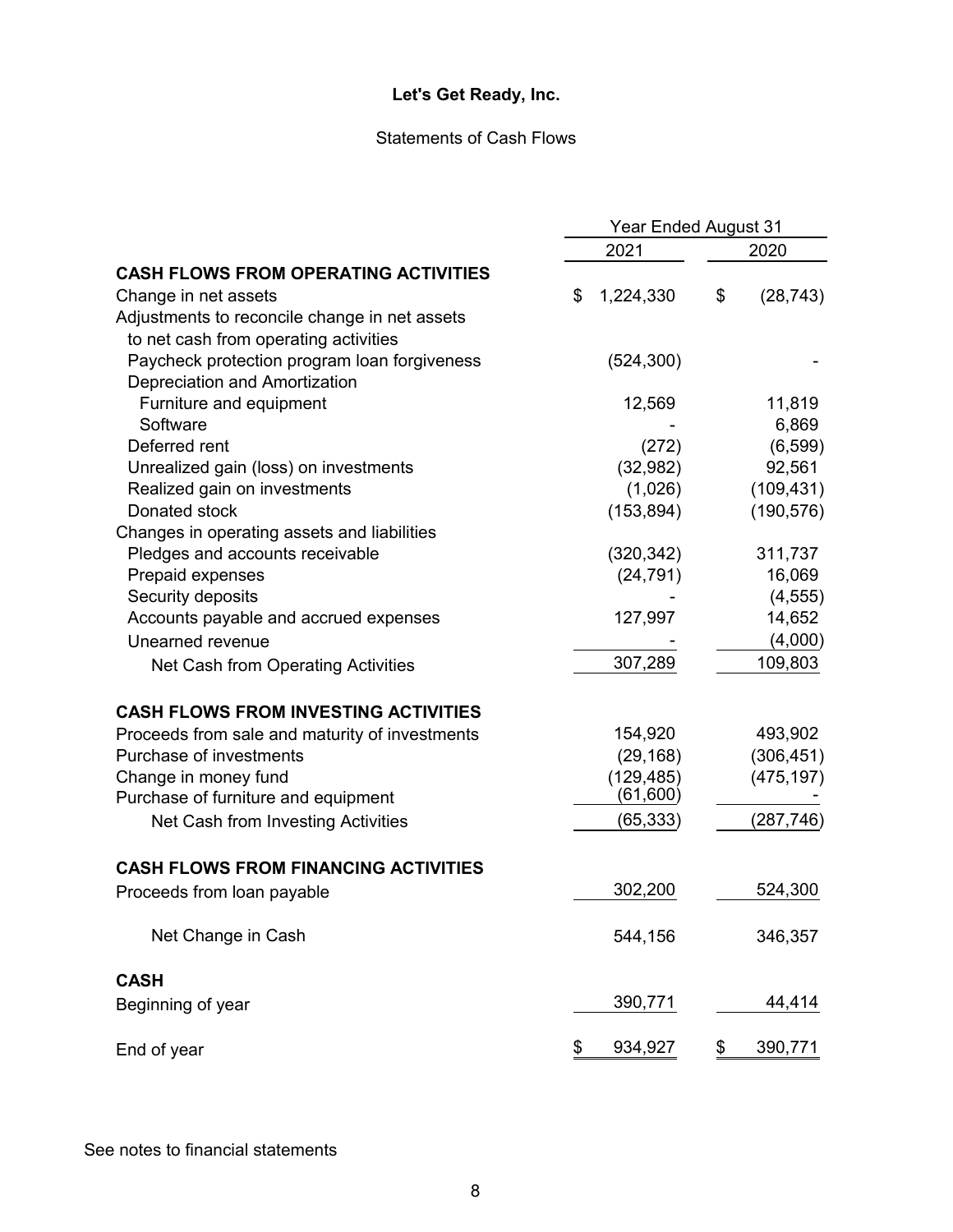Notes to Financial Statements August 31, 2021 and 2020

#### **1. Organization and Tax Status**

Let's Get Ready, Inc. ("LGR") provides low-income high school students with SAT preparation, admissions counseling and other support services needed to gain admission to and graduate from college. Trained college student volunteers deliver these services while providing the inspiration and encouragement students need to succeed.

#### *Tax Status*

LGR is a not-for-profit organization which was incorporated in the State of New York in 1999. LGR is exempt from federal income tax under Section 501(c)(3) of the Internal Revenue Code.

# **2. Summary of Significant Accounting Policies**

#### *Net Asset Presentation*

Net assets, support and revenue, gains and losses are classified based on the existence or absence of donor-imposed restrictions. Accordingly, LGR's net assets are classified as with or without donor restrictions.

Net assets without donor restrictions include funds having no restrictions as to time or purpose imposed by donors.

Net assets with donor restrictions are those that will be met either by actions of LGR or the passage of time. When a restriction expires, net assets with donor restrictions are reclassified to net assets without donor restrictions and reported in the statements of activities as net assets released from restrictions.

#### *Basis of Presentation*

The financial statements of LGR have been prepared on the accrual basis of accounting in accordance with accounting principles generally accepted in the United States of America (U.S. GAAP).

#### *Use of Estimates*

The preparation of the financial statements in conformity with U.S. GAAP requires management to make estimates and assumptions that affect the reported amounts of assets and liabilities and disclosure of contingent assets and liabilities at the date of the financial statements, and the reported amounts of revenue and expenses during the reporting period. Accordingly, actual results could differ from those estimates.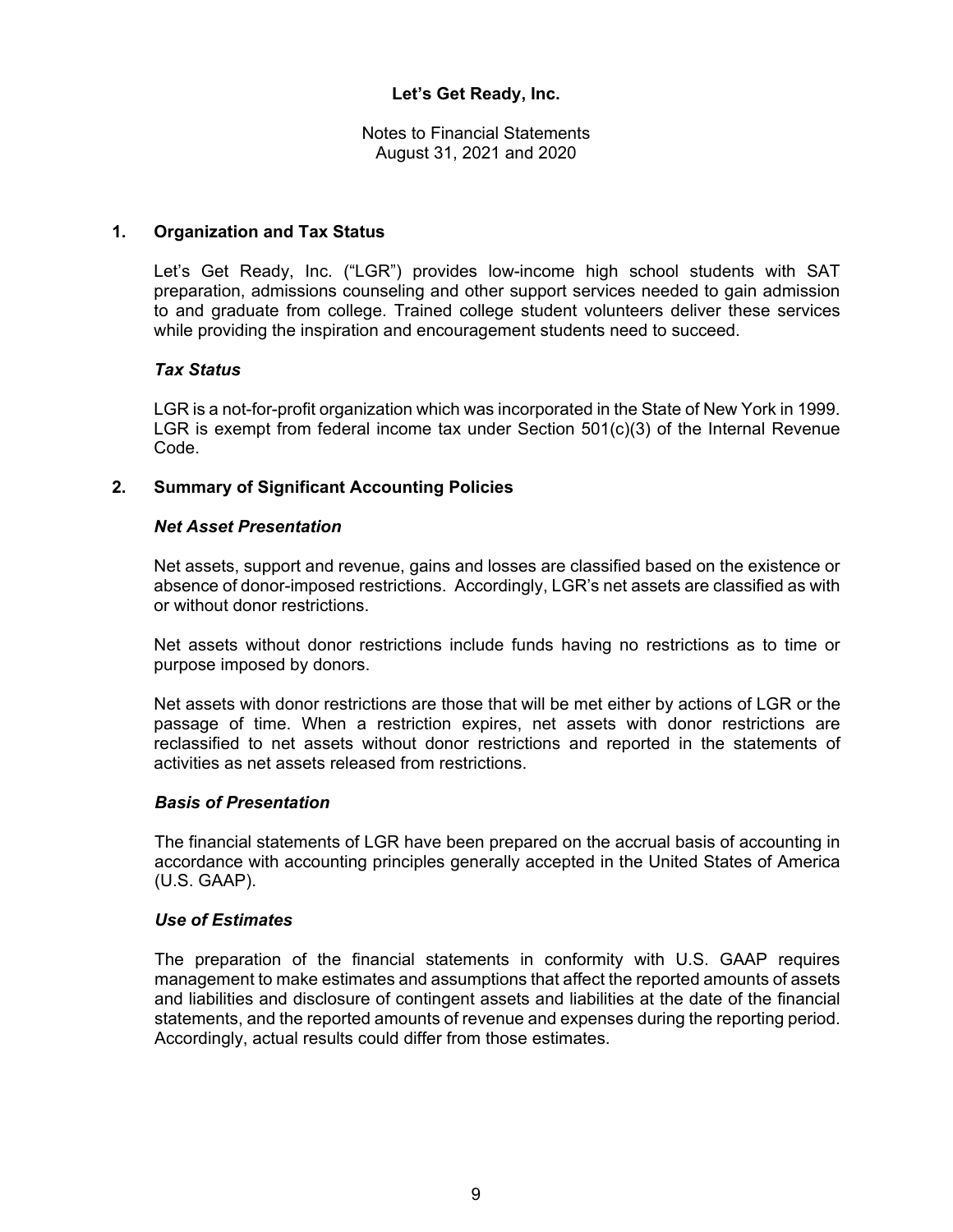Notes to Financial Statements August 31, 2021 and 2020

## **2. Summary of Significant Accounting Policies** *(continued)*

#### *Revenue Recognition*

Contributions received and unconditional promises to give are measured at their fair values and are reported as an increase in net assets. Gifts of cash and other assets are reported as restricted support if they are received with donor stipulations that limit the use of the donated assets, or if they are designated as support for future periods.

Unconditional and conditional promises to give that are expected to be collected within one year are recorded at net realizable value. Unconditional promises to give that are expected to be collected in future years are recorded at the present value for their future cash flows. The discounts on those amounts are computed using risk-adjusted interest rate applicable to the years in which the promises are received. Amortization of the discounts is included in contribution revenue. Conditional promises to give are not included as support until the conditions are substantially met.

Gifts of goods and equipment are reported as support without donor restrictions unless explicit donor stipulations specify how the donated assets must be used. Gifts of long-lived assets with explicit restrictions that specify how the assets are to be used and gifts of cash or other assets that must be used to acquire long-lived assets are reported as restricted support. In the absence of explicit donor stipulations about how long those long-lived assets must be maintained, LGR reports expirations of donor restrictions when the donated or acquired long-lived assets are placed in service.

Contributions of services that create or enhance non-financial assets or that require specialized skills, are provided by individuals possessing those skills, and would typically need to be purchased if not provided by donation, are recorded at their fair values in the period received. Donated services rendered by certain volunteers that do not meet the criteria for recognition are not recorded in the financial statements.

Program service income is for services provided to colleges and universities which is recognized at the time when the related services are provided.

#### *Pledges Receivable*

Unconditional promises to give that are expected to be collected within one year are reported at net realizable value. Unconditional promises to give that are expected to be collected in future years are recorded at their present value using a risk adjusted rate. Conditional promises to give are not included as support until conditions are substantially met. The allowance for doubtful accounts is based upon management's assessment of historical and expected net collections and in consideration of business and economic conditions. Management has determined that no allowance is necessary as of August 31, 2021 and 2020.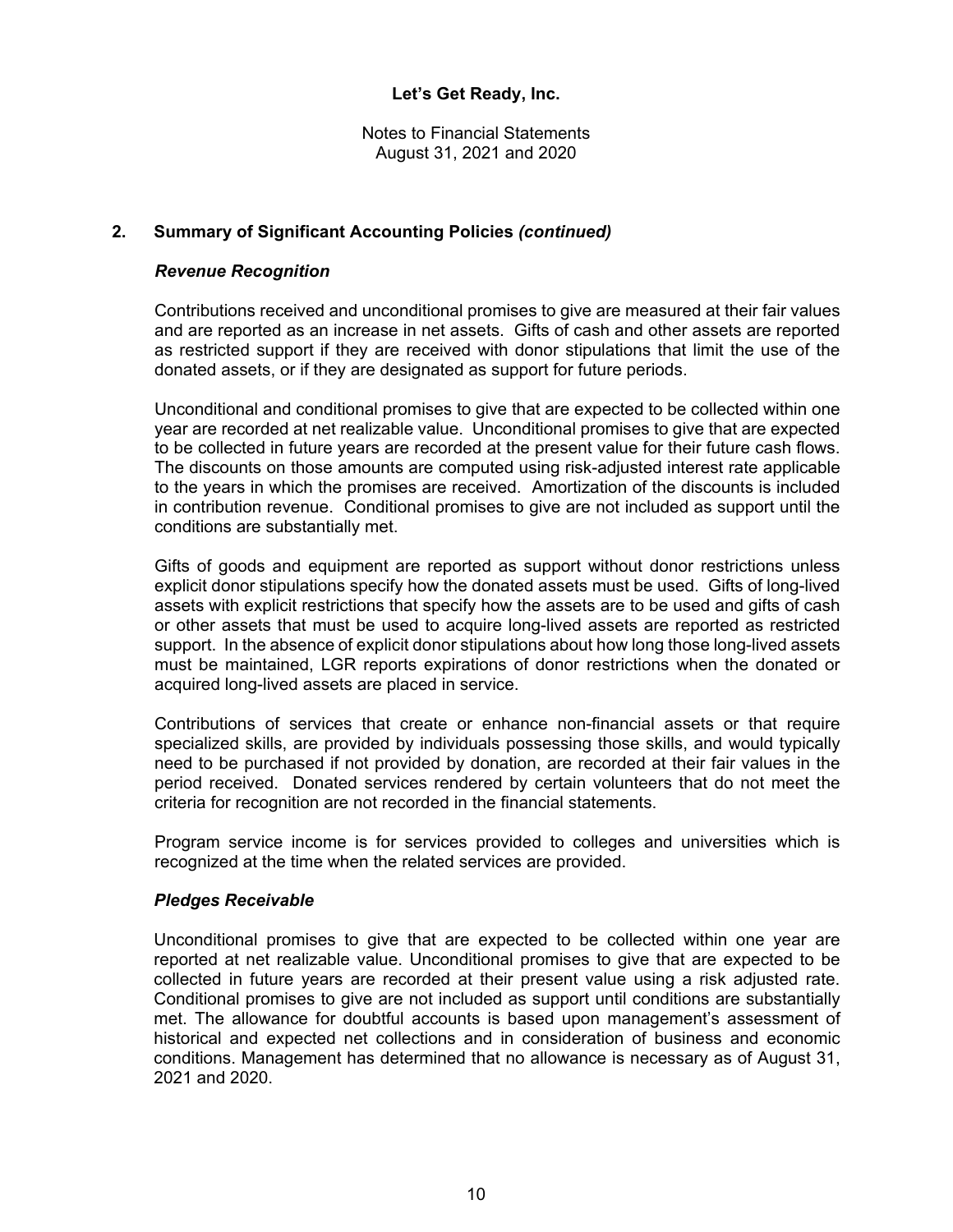Notes to Financial Statements August 31, 2021 and 2020

# **2. Summary of Significant Accounting Policies** *(continued)*

#### *Investments*

Investments are stated at fair value based on quoted prices in active markets. Purchases and sales of securities are recorded on a trade-date basis. Interest income is recorded on the accrual basis. Dividend income is recorded on the ex-dividend basis. Realized and unrealized gains and losses are included in the determination of the change in net assets.

#### *Fair Value Measurements*

LGR follows U.S. GAAP guidance on Fair Value Measurements which defines fair value and establishes a fair value hierarchy organized into three levels based upon the input assumptions used in pricing assets. Level 1 inputs have the highest reliability and are related to assets with unadjusted quoted prices in active markets. Level 2 inputs relate to assets with other than quoted prices in active markets which may include quoted prices for similar assets or liabilities or other inputs which can be corroborated by observable market data. Level 3 inputs are unobservable inputs and are used to the extent that observable inputs do not exist. All of LGR's investments are categorized as Level 1 investments as of August 31, 2021 and 2020.

# *Concentration of Credit Risk and Other*

Financial instruments that potentially subject to LGR to concentrations of credit risk consist principally of pledges receivables, which are expected to be collected in the normal course of business, cash and investments. LGR's cash account may exceed the federally insured limit during the year. LGR maintains its cash in bank deposits in one financial institution and its investments in two brokerage accounts. At times, these accounts may have exceeded the federally and securities protection insurance limits during fiscal 2021 and 2020, and subjected LGR to a concentration of credit risk.

# *Furniture and Equipment*

Furniture and equipment are stated at cost and depreciated on a straight-line basis over their estimated useful lives of 3 to 7 years.

# *Accounting for Website and Software Development Costs*

All costs incurred in the planning stage of developing a website are expensed as incurred as are internal and external training costs and maintenance costs. Fees incurred to internet service providers in return for hosting a website on their servers are expensed over the period of benefit. Fees paid to consultants that develop computer systems and software used for LGR's internal reporting and management functions are deferred and amortized on the straight-line method over a 3 to 5 year period from the time the system becomes operational.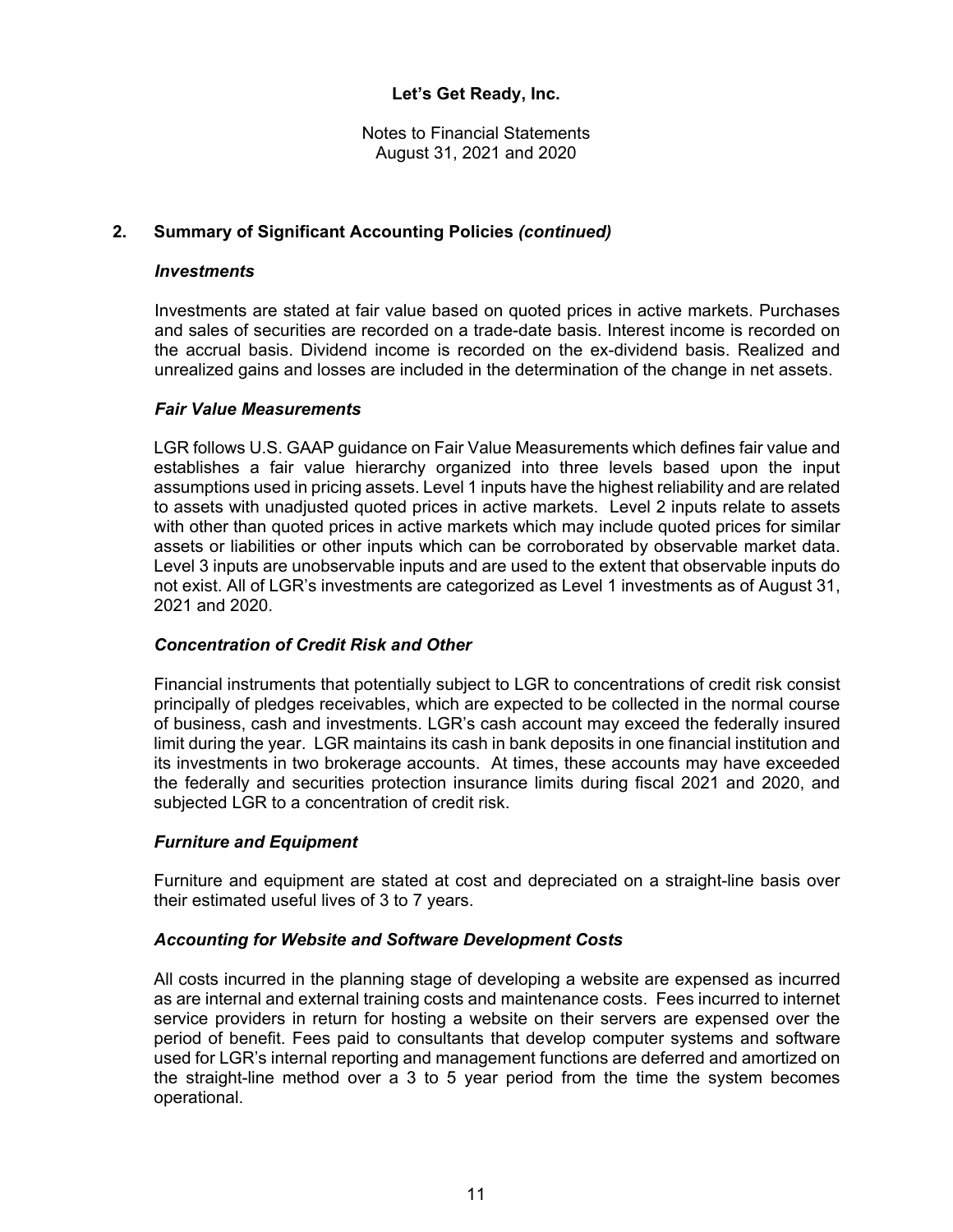Notes to Financial Statements August 31, 2021 and 2020

# **2. Summary of Significant Accounting Policies** *(continued)*

## *Accounting for Website and Software Development Costs (continued)*

External and internal costs incurred during the application development stage of internal use website software are capitalized. Upgrades and enhancements that result in additional functionality to the website software, which enable it to perform tasks that it was previously incapable of performing, are also capitalized.

Capitalized internal use website development costs are amortized using the straight-line method over its estimated useful life of three years and begins when all substantial testing of the website is completed and the website is ready for its intended use.

#### *Deferred Rent Liability*

Deferred rent liability is the difference between the cumulative amount recorded for occupancy expense on a straight-line basis over the term of the operating lease as compared to the cumulative amounts required under the lease.

#### *Functional Expense Allocations*

The costs of providing the various program services and supporting services of LGR have been summarized on a functional basis in the statements of activities. Expenses that can be identified with a specific program or support service are allocated directly according to their natural expenditure classification; these expenses include tutorial in kind and educational material and expenses. Costs that are common to several functions such as salaries, fringe benefits, rent and utilities - premises, professional fees and office and other are allocated among the program and supporting services based on: time and effort records, square footage of office space, employee head count and estimates made by LGR's management.

#### *Accounting for Uncertainty in Income Taxes*

LGR recognizes the effect of income tax positions only if those positions are more likely than not of being sustained. Management has determined that LGR had no uncertain tax positions that would require financial statement recognition or disclosure. LGR is no longer subject to examinations by the applicable taxing jurisdictions for the periods prior to August 31, 2018.

#### *Subsequent Events Evaluation by Management*

Management has evaluated subsequent events for disclosure and/or recognition in the financial statements through the date that the financial statements were available to be issued, which date is April 28, 2022.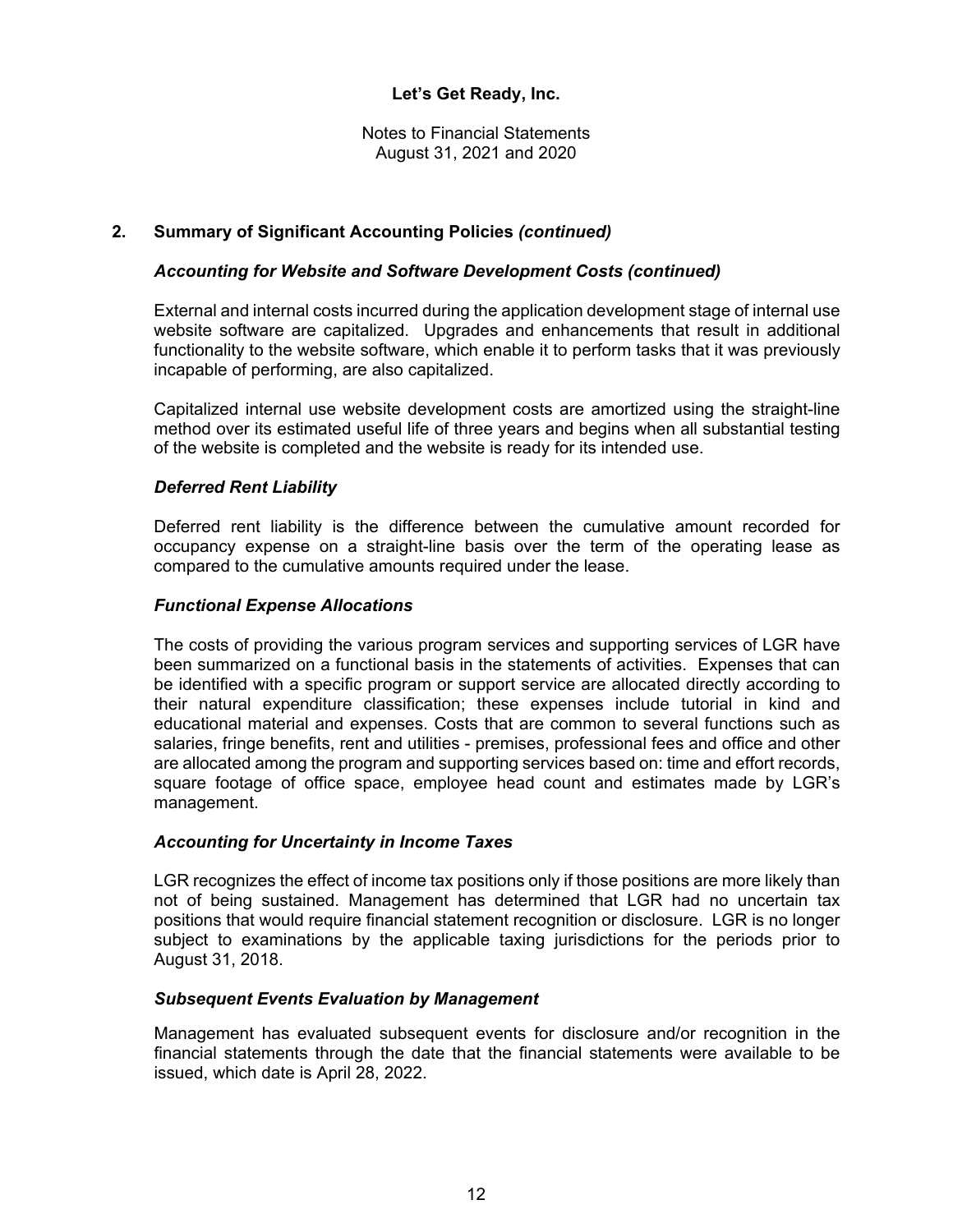Notes to Financial Statements August 31, 2021 and 2020

#### **3. Pledges and Accounts Receivable**

LGR receives pledges from donors to support its fiscal operations and related programs, in addition to services provided to colleges, universities and other organizations. All outstanding receivables are due within one year and are as follows at August 31:

|                                           | 2021 |                   | 2020              |  |
|-------------------------------------------|------|-------------------|-------------------|--|
| Pledges receivable<br>Accounts receivable | \$.  | 611,264<br>17,750 | 282,472<br>26,200 |  |
|                                           |      | 629,014           | 308,672           |  |

Approximately 32% and 9% of LGR's total public support and revenue was received from three donors and one donor during the years ended August 31, 2021 and 2020. The amount due from these donors was \$586,264 and \$232,472 as of August 31, 2021 and 2020.

#### **4. Investments**

Investments are summarized as follows at August 31:

|                            | 2021        |   | 2020      |  |
|----------------------------|-------------|---|-----------|--|
|                            |             |   |           |  |
| Money market fund, at cost | \$1,051,914 | S | 922,429   |  |
| Fixed income fund          |             |   | 89,945    |  |
| Exchange traded funds      | 183,490     |   |           |  |
| <b>Mutual funds</b>        | 65,751      |   |           |  |
| Equity fund                |             |   | 94,401    |  |
| Common stock               |             |   | 2,745     |  |
|                            | 1,301,155   |   | 1,109,520 |  |

The following table summarizes investment income for the years ended August 31:

|                                       | 2021 |        | 2020      |  |
|---------------------------------------|------|--------|-----------|--|
| Interest and dividends                | \$   | 3,734  | 6,778     |  |
| Unrealized gain (loss) on investments |      | 32,982 | (92, 561) |  |
| Realized gain on investments          |      | 1,026  | 109,431   |  |
| Investment fees                       |      |        | (9)       |  |
|                                       |      | 37,742 | 23,639    |  |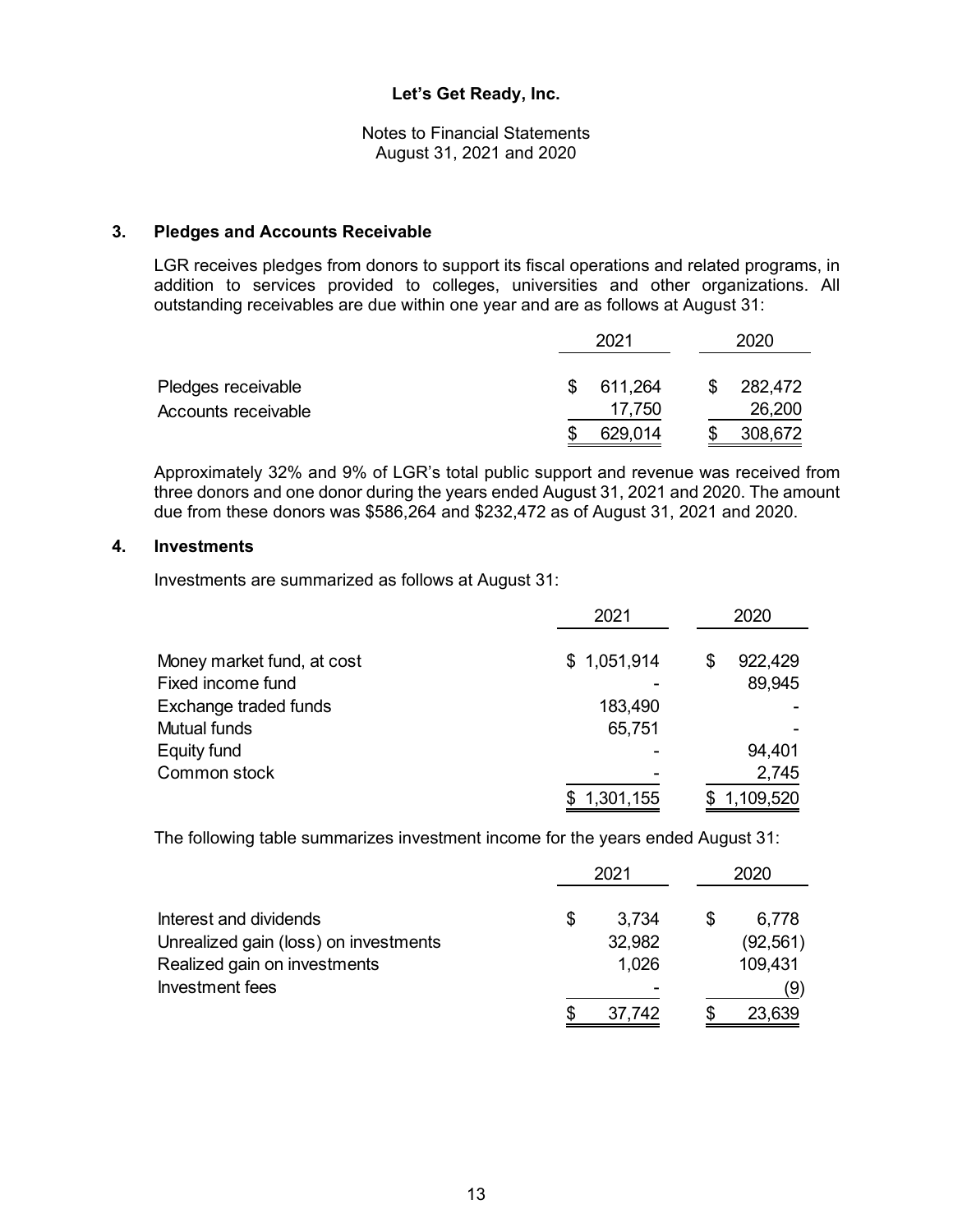Notes to Financial Statements August 31, 2021 and 2020

## **5. Furniture, Equipment and Software**

Furniture, equipment and software consist of the following as of August 31:

| <b>Furniture</b>         |    | 2021      | 2020         |  |  |
|--------------------------|----|-----------|--------------|--|--|
|                          |    | 85,201    | \$<br>85,201 |  |  |
| Equipment                |    | 121,589   | 59,989       |  |  |
| Software                 |    | 100,312   | 100,312      |  |  |
|                          |    | 307,102   | 245,502      |  |  |
| Accumulated depreciation |    | (222,335) | (209,766)    |  |  |
|                          | \$ | 84,767    | 35,736       |  |  |

#### **6. Loan Payable**

On May 13, 2020, LGR received a \$524,300 Paycheck Protection Program loan (the "PPP Loan") from the Small Business Administration ("SBA") with an interest rate of 1.0% per annum. If certain defined conditions are met, the loan may be forgiven.

On June 23, 2021, the defined conditions were met, and as a result, the SBA notified LGR that their PPP Loan was forgiven. Under requirements contained in ASU 2018-08, "Clarifying the Scope and Accounting Guidance for Contributions Received and Contributions Made," LGR recognized the full amount of the proceeds from the PPP Loan as PPP Loan forgiveness in the 2021 statement of activities.

In April 2021, LGR received a second PPP Loan from the SBA in the amount of \$302,200 with an interest rate of 1.0% per annum, and no payments due until July 2022. This PPP Loan matures in April 2026. If certain defined conditions are met, this loan may also be forgiven by the SBA, otherwise LGR will be required to repay this loan in full. If this PPP Loan is not forgiven, the required annual principal payments are scheduled to be paid as follows for the year ended August 31:

| 2022 | \$<br>13,437  |
|------|---------------|
| 2023 | 81,092        |
| 2024 | 81,907        |
| 2025 | 82,730        |
| 2026 | 43,034        |
|      | \$<br>302,200 |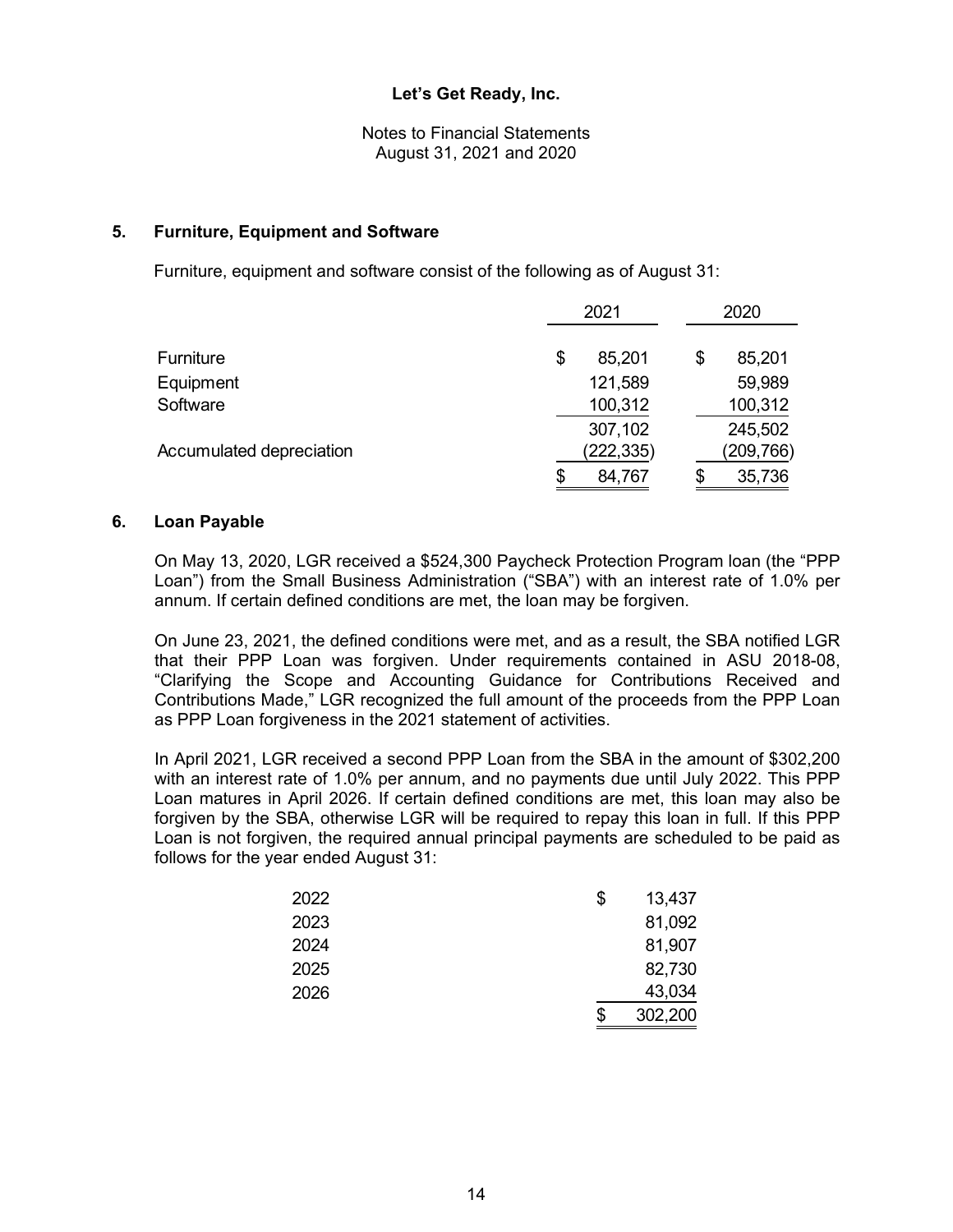Notes to Financial Statements August 31, 2021 and 2020

#### **7. Net Assets with Donor Restrictions**

Net assets with donor restrictions at August 31, 2021 and 2020 were comprised of the following:

|                        | 2021                 |  | 2020           |  |
|------------------------|----------------------|--|----------------|--|
| College access program | \$<br>$\blacksquare$ |  | 256,472        |  |
| Success program        | 622,664              |  | $\blacksquare$ |  |
| Transition program     | 25,000               |  | -              |  |
| Time restriction       | 300,000              |  | 50,000         |  |
|                        | 947,664              |  | 306,472        |  |

Net assets released from restrictions during 2021 and 2020 for various purposes are as follows:

|                           | 2021 |           | 2020          |  |
|---------------------------|------|-----------|---------------|--|
|                           |      |           |               |  |
| College access program    | \$   | 286,472   | \$<br>711,000 |  |
| Success program           |      | 282,336   | 109,500       |  |
| Transition program        |      | 40,000    | 26,000        |  |
| New England               |      | 285,000   |               |  |
| New York                  |      | 80,000    |               |  |
| <b>Internship</b>         |      | 14,500    |               |  |
| Programming and equipment |      |           | 35,300        |  |
| Time restriction          |      | 50,000    | 188,150       |  |
|                           |      | 1,038,308 | 1,069,950     |  |

# **8. In-kind Contributions**

As a result of the Coronavirus ("COVID-19") pandemic, LGR decided to discontinue using volunteers for tutoring services to provide SAT preparation and assistance with the college application process.

In-kind contributions consist of tutoring services in the amount of \$5,815 and \$29,527 for the years ended August 31, 2021 and 2020.

Volunteer college coaches function as tutors providing intensive SAT preparation and assistance with the college application process to LGR's high school students. For the fiscal year ended August 31, 2020, LGR had a total of 191 coaches. There were no volunteer college coaches in fiscal 2021. In-kind contributions for tutoring are recorded at estimated fair valued based on average hours per coach and estimated hourly rates.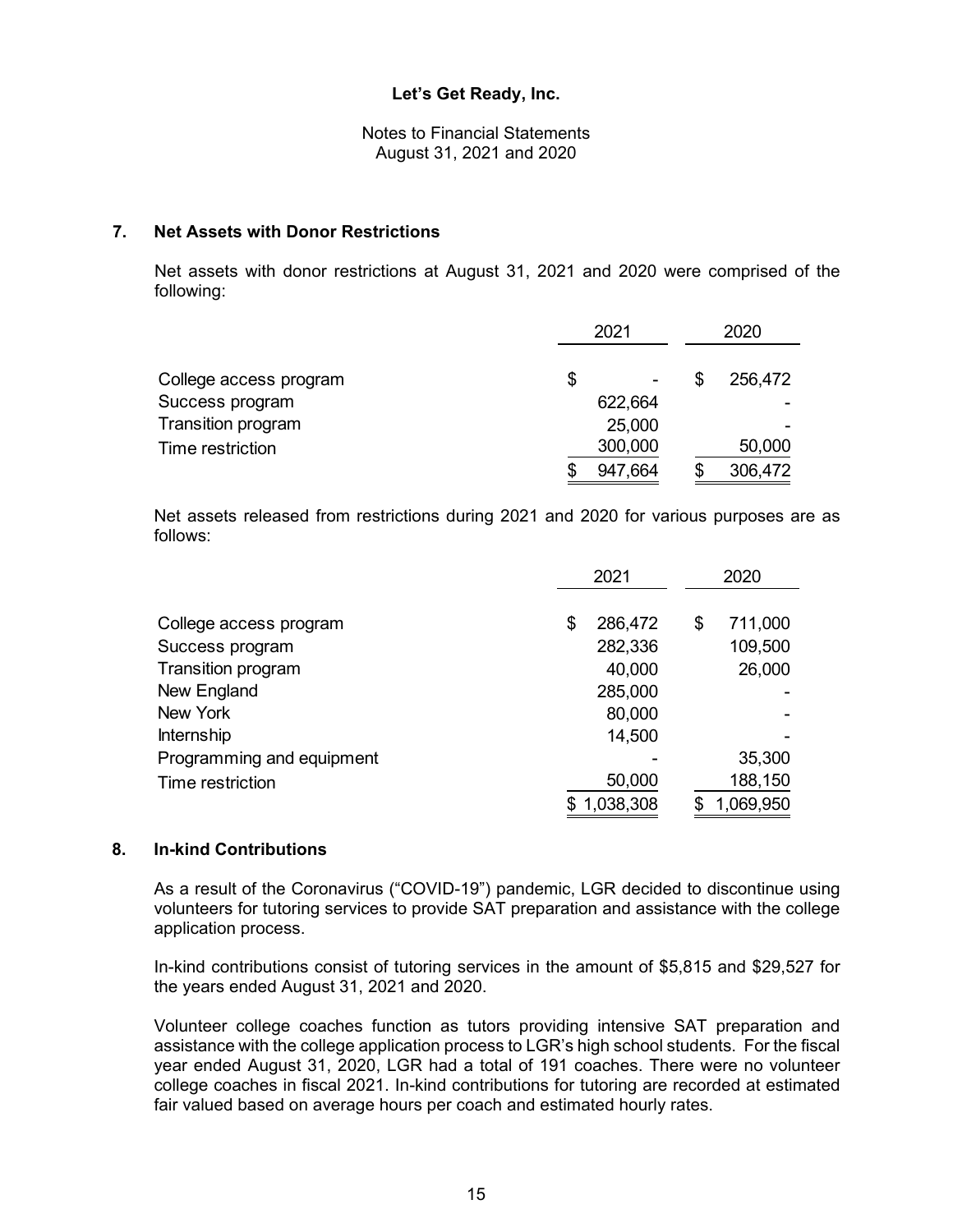Notes to Financial Statements August 31, 2021 and 2020

#### **9. Board Contributions**

LGR received contributions of approximately \$463,000 and \$583,000 from the Board of Directors for the years ended August 31, 2021 and 2020.

#### **10. Employee Benefit Plan**

LGR has a simple IRA plan covering eligible employees. LGR makes a matching contribution up to 3% of the employee's compensation. Employer contribution amounted to \$30,423 and \$32,380 for the years ended August 31, 2021 and 2020.

#### **11. Liquidity and Availability of Financial Assets**

LGR's financial assets and resources available to meet cash needs for general expenditures within one year of the date of the statement of financial position were as follows:

|                                                      | 2021 |            | 2020 |             |
|------------------------------------------------------|------|------------|------|-------------|
| Financial Assets:                                    |      |            |      |             |
| Cash                                                 | \$   | 934,927    | \$   | 390,771     |
| Pledges receivable, net                              |      | 629,014    |      | 308,672     |
| <b>Investments</b>                                   |      | 1,301,155  |      | 1,109,520   |
| <b>Total Financial Assets</b>                        |      | 2,865,096  |      | 1,808,963   |
| Less:                                                |      |            |      |             |
| Contractual or donor imposed restriction amounts     |      |            |      |             |
| Purpose restricted                                   |      | (647, 664) |      | (256, 472)  |
| Time restricted                                      |      | (300,000)  |      | (50,000)    |
|                                                      |      | (947,664)  |      | (306, 472)  |
| Purpose or time restrictions expected to be released |      |            |      |             |
| in the next twelve months                            |      | 947,664    |      | 306,472     |
| Financial Assets Available to Meet General Operating |      |            |      |             |
| Expenditures over the Next Twelve Months             | S    | 2,865,096  |      | \$1,808,963 |

LGR monitors its cash needs regularly and has special events and contributions appeals and support from its Board members throughout the year.